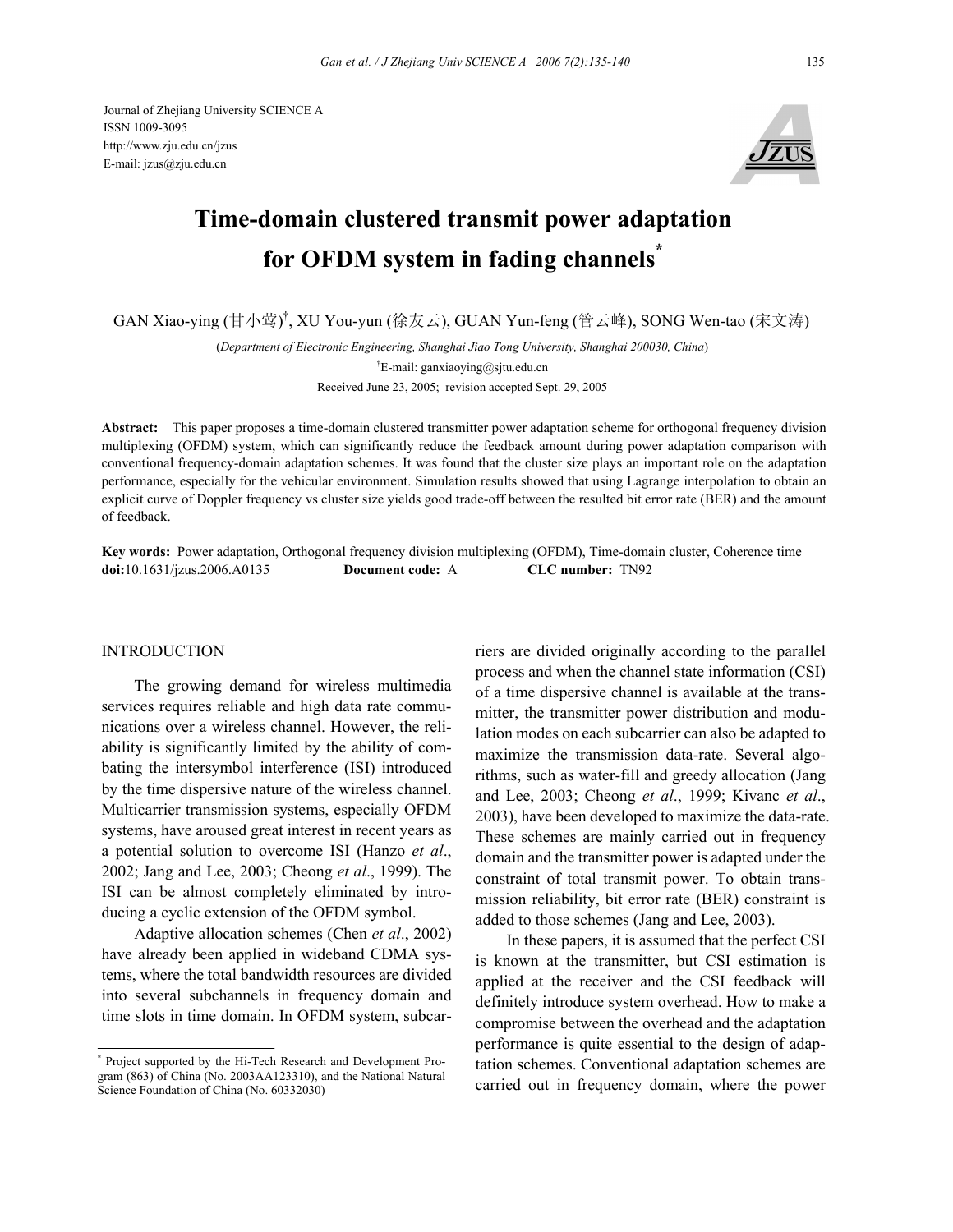distribution and modulation modes are calculated at each OFDM symbol, namely symbol-wise adaptation. In such case, the CSI feedback from the receiver to transmitter will significantly increase with the number of transmission OFDM symbols. To reduce the amount of CSI feedback, frequency-time domain transmit power adaptation (Jang *et al*., 2002) was introduced, where the transmit power is distributed according to the probability distribution function (PDF) of CSI on each subcarrier, namely the average power over all transmitted symbols is regarded as the power constraint. However, the CSI PDF can only be achieved by long time statistics and the maximized data-rate of frequency-time domain adaptation is obtained according to statistical analysis, namely long time average. These two necessary conditions are infeasible for mobile system, whose channels and resource allocation are both instantaneously variable. Therefore, a modified scheme which is combined with frequency-time domain scheme and symbol-wise scheme should be considered. The simulation results in (Jang *et al*., 2002) showed that the maximized data-rate of symbol-wise adaptation will closely approach that of the frequency-time domain adaptation when the subcarrier number exceeds 16, which is essentially achieved in almost all OFMD systems. Hence, in the following section, to simplify the calculation, the performance of symbol-wise adaptation scheme is regarded as the benchmark.

For wireless channels, coherent time is a key parameter for evaluating the channel coherence in time domain. On the same subcarrier, namely the same frequency point, there is great coherence among the channel gains of neighboring OFDM symbols within the coherent time. Such assumption has been applied in Maeda *et al*.(2003), where spread in time domain had been developed and proved to have good performance. Due to the similarities of the time-coherence process, subcarrier cluster in time domain, which combines the symbol-wise scheme with the frequency-time domain scheme, may have close relation to the maximized data-rate acquired by conventional symbol-wise adaptation schemes.

This paper proposes a time-domain clustered transmit power adaptation scheme, in which real-time feedback is adopted but the amount of feedback is significantly reduced. Subcarriers are clustered in time domain on the same subcarrier, with the cluster size being proportional to the feedback reduction ratio.

The reduction of feedback is mainly due to the high correlation of channel impulse response between neighboring symbols in time domain. Simulation results showed that the performance of cluster in time domain has close relation to the maximized data-rate and resulting BER acquired by the symbol-wise adaptation schemes. In addition, through Lagrange interpolation, an explicit curve of Doppler frequency vs cluster size is obtained, which makes a good trade-off between the resulted BER and the amount of feedback.

## SYMBOL-WISE POWER ADAPTATION

Downlink transmission of the OFDM system is considered in this paper. We assume that the CSI is perfectly estimated by the receiver and fed back to the transmitter with no delay. Letting  $H_m[i]$  denote the frequency domain channel impulse response on the *m*th subcarrier at time *i*, the parallel equivalent model of OFDM system is expressed by the equation

$$
r_m[i] = \sqrt{P_m[i]} \times H_m[i] \times s_m[i] + \eta_m[i], \qquad (1)
$$

where  $s_m[i]$  is the transmitted sample on the *m*th subcarrier and  $\eta_m[i]$  denotes the additive white Gaussian noise (AWGN) with mean zero and variance  $\sigma^2$ .  $P_m[i]$  is the power distribution on the transmitter side with power constraint

$$
\sum_{m=1,\dots,M} P_m[i] = \overline{S} \ . \tag{2}
$$

The signal to noise ratio (SNR) on each subcarrier can be written as

$$
SNR_m[i] = \frac{P_m[i] |H_m[i]|^2}{\sigma^2}.
$$
 (3)

In order to formulate the capacity maximization problems, we use the equation in (Jang and Lee, 2003) that

$$
q_m[i] = \log_2 \left( 1 + \frac{SNR_m[i]}{-\ln(SBER_t)/1.5} \right),\tag{4}
$$

where  $q_m[i]$  is the number of transmitter bits on each subcarrier and  $BER_t$  denotes the target BER. Ac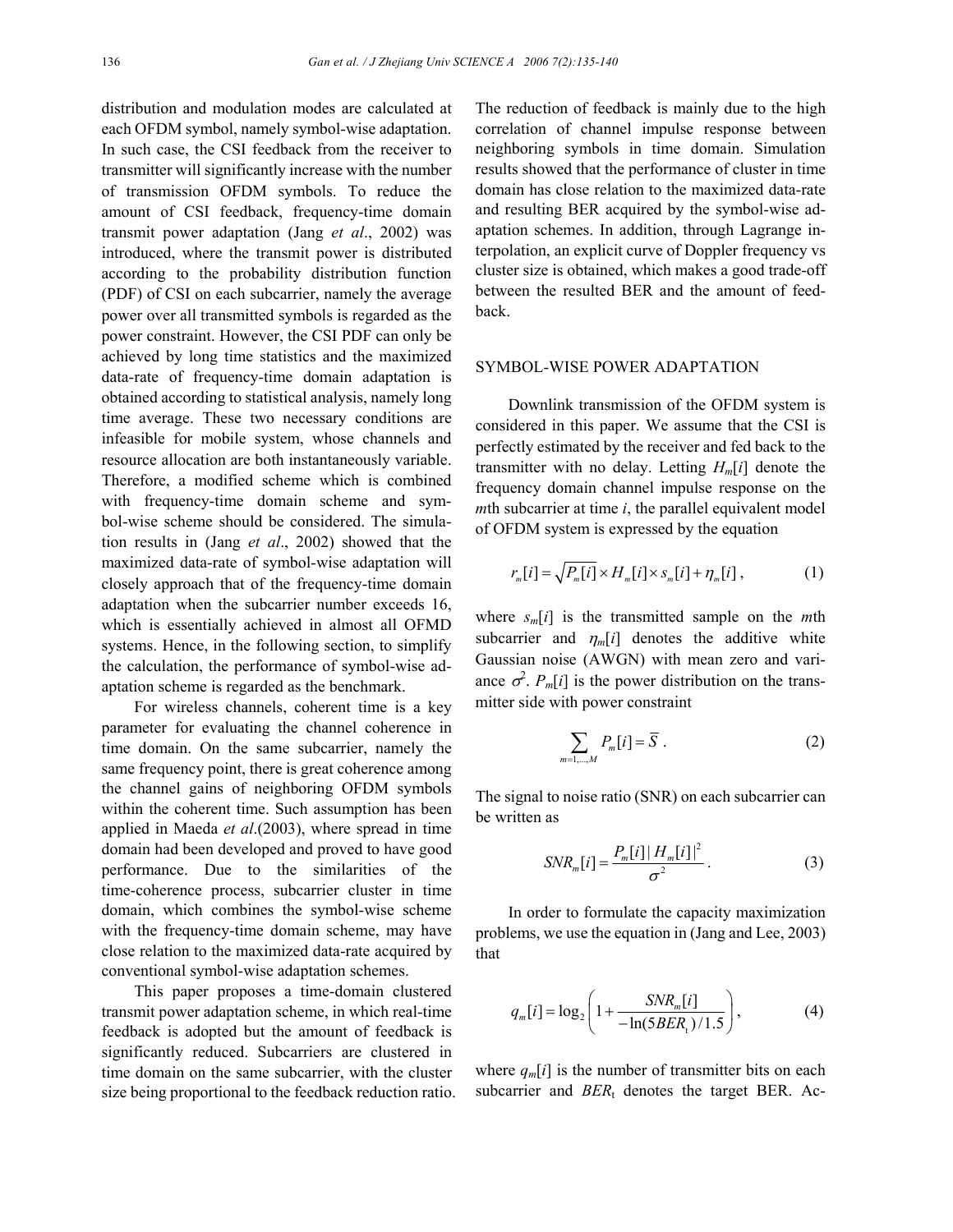cordingly, the total bits in an OFDM symbol are represented as

$$
R[i] = \sum_{m=1,\dots,M} q_m[i] = \sum_{m=1,\dots,M} \log_2 \left( 1 + \frac{SNR_m[i]}{-\ln(SBER_t)/1.5} \right).
$$
\n(5)

The aim of the symbol-wise transmitter power adaptation is to maximize the data-rate at the entire transmission time *i*, namely for each OFDM symbol, with power constraint Eq.(2). The overall data-rate can be evaluated by averaging Eq.(5) over all transmission time, but may not be explicitly expressed in a closed form equation.

## TIME-DOMAIN CLUSTERED POWER ADAPTATION

According to the analysis in the last section, CSI feedback is required at each time *i* for the symbol-wise adaptation schemes, which will introduce heavy system overhead. However, the coherence in time domain for wireless channels can be used to reduce the amount of CSI feedback. The definition of coherent time is expressed first and then the corresponding schemes will be explained.

#### **Coherent time**

Coherent time can be deduced from the time correlation function (Sandell *et al*., 1996) as follows

$$
R_t(\Delta t) = J_0(2\pi f_D \Delta t),\tag{6}
$$

where  $\Delta t$  is a time separation and  $f_D$  is the maximum Doppler frequency. In OFDM systems, the time separation between OFDM symbols on the same subcarrier is  $\Delta t = m \times L \times T_s$ , where *L* is the length of samples during an OFDM symbol; *m* is the number of OFDM symbols;  $T_s$  is the sampling period of the system;  $J_0(\cdot)$  is the zeroth order Bessel function of the first kind.

Fig.1 shows the unified time correlation function for channels with different Doppler frequency (1024-FFT 216-cyclic prefix). The correlation value, which indicates the coherence between the adjacent OFDM symbols, is found to rapidly fluctuate with increasing Doppler frequency. For a certain value *m*

on the *X*-label, large correlation value on the corresponding *Y*-label means that there is full coherence within *m* adjacent OFDM symbols. On the contrary, low correlation value on the corresponding *Y*-label means that the coherence within *m* adjacent OFDM symbols is weak.



**Fig.1 Unified time correlation function for channels with different Doppler frequency**

Coherent time  $T_{\text{coh}}$ , which can be obtained by the equation  $R_t(T_{coh})=Val_{coh}$ , is a criterion to evaluate coherence between adjacent OFDM symbols, where *Val*coh determines the unified coherence level. In addition, the number of OFDM symbols within  $T_{\text{coh}}$  is

$$
N_{\rm coh} = \lfloor T_{\rm coh}/(L \times T_{\rm s}) \rfloor,
$$

where  $x \,$  denotes the maximum integer less than *x*. In this paper, *Val*coh is chosen according to the simulation results and the analysis is explained in Section 4.

#### **Time-domain clustered power adaptation**

According to the analysis in the last section, there is full coherence between adjacent OFDM symbols within coherent time  $T_{coh.}$  Due to this assumption, a reliable scheme is to choose a characteristic value to represent the channel gains, on the same subcarrier of the adjacent OFDM symbols, within *N*coh symbols. The number of adjacent OFDM symbols is defined as the cluster size *N*, with the characteristic value *Hcm*[*j*] of each cluster on the *m*th subcarrier being

$$
Hc_m[j] = \frac{1}{N} \sum_{i=1}^{N} H_m[(j-1) \times N + i], \quad j \in \mathbb{Z}^+.
$$
 (7)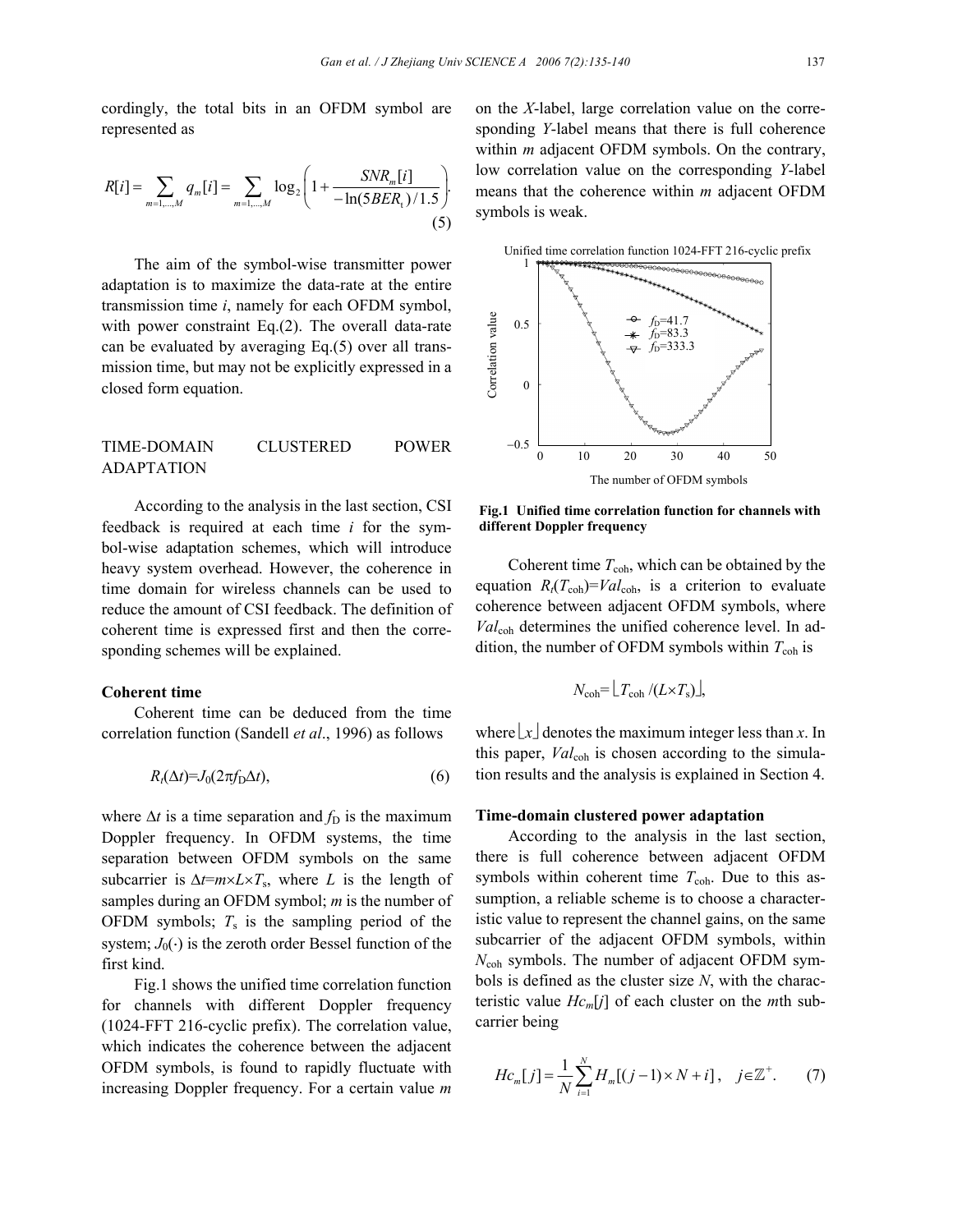Therefore, the symbol-wise power adaptation can be rewritten as cluster-wise power adaptation and only the feedback of  $Hc_m[j]$  is necessary, which means that both the amount of feedback and the computational complexity will reduce to 1/*N* of those obtained by symbol-wise adaptation. The power constraint and the modified data-rate expression is as follows

$$
\sum_{m=1,\dots,M} P c_m[j] = \overline{S}, \quad SNR c_m[j] = \frac{P c_m[j] |H c_m[j]|^2}{\sigma^2},
$$

$$
R c[j] = \sum_{m=1,\dots,M} \log_2 \left( 1 + \frac{SNR c_m[j]}{-\ln(SBER_t)/1.5} \right),
$$
(8)

where  $Pc_m[j]$  is the power distribution allocated on the *j*th cluster, namely the same power distribution is allocated for all OFDM symbols within the *j*th cluster.

The feedback reduction introduced by time-domain subcarrier cluster has been discussed in this section. However, the implicit variance of channel gains within a cluster will result in difference of resulting BER and maximized data-rate between symbol-wise and cluster-wise schemes. The analysis of cluster size and the induced difference is presented in Section 4 and an expression for the relation between the Doppler frequency and the cluster size is given. It was found that if cluster size is designed according to the expression in Section 4, the resulting BER and maximized data-rate for cluster-wise adaptation have close correlation to those for symbol-wise adaptation.

#### CLUSTER SIZE AND DOPPLER FREQUENCY

There are two kinds of criteria, maximized data-rate and resulting BER, for the evaluation of cluster adaptation schemes. It is emphasized in Eq.(8) that target BER is a pre-set constraint of the optimization problem, hence, the difference between target BER and resulting BER is considered as a key criterion in this paper. To reduce the computational complexity, instead of Mean Square Error (MSE), mean absolute difference (MAD) is used to evaluate the difference. The MAD is expressed as

$$
MAD_{BER} = \frac{1}{K} \sum_{i=1,\dots,K} |BER_{i}(i) - BER_{r}(i)|, \qquad (9)
$$

where  $BER_r$  denotes the resulting  $BER$  and  $K$  is the number of total clusters. The relationship among  $MAD_{BER}$ ,  $f_D$  and  $N_{coh}$  (*SNR*=12 dB) is shown in Fig.2. The three curves correspond to the three  $f<sub>D</sub>$  values and  $MAD_{BER}$  increases with the increasing cluster size  $(N_{\rm coh})$ .



**Fig.2** *MAD*<sub>BER</sub> for different  $f<sub>D</sub>$ 

Take the condition that *MAD*<sub>BER</sub>≤20%×*BER*t  $(MAD_{BER} \leq 0.002)$  as an example, referring to Figs.1~2, the corresponding  $(N_{\text{coh}}, Val_{\text{coh}})$  for each  $f_{\text{D}}$  (41.7, 83.3, 333.3) is (33, 0.92), (12, 0.964) and (2, 0.995). Lagrange polynomial fits are used to interpolate the intermediate (*N*<sub>coh</sub>, *Val*<sub>coh</sub>). The Lagrange interpolation formula is

$$
f(x) = \sum_{i=1}^{3} f(x_i) \frac{\prod_{j \neq i} (x - x_j)}{\prod_{j \neq i} (x_i - x_j)},
$$
 (10)

where  $[x_i, f(x_i)]$  comprise the upper three experimental results (*N*<sub>coh</sub>, *Val*<sub>coh</sub>). The interpolated threshold curve *N*coh vs *Val*coh is shown in Fig.3, which indicates the coherence threshold in clustered power adaptation. In conclusion, the expression for the relation between cluster size *N*coh and *Val*coh is

$$
J_0(2\pi f_D \times N_{coh} \times L \times T_s) \leq Val_{coh}.
$$
 (11)

To obtain the  $N_{coh}$  value for any  $f_D$ , the crossing point between the corresponding Bessel curve and the *Val*coh threshold curve is first marked. Then the *x*-coordinate value of the crossing point is taken as *N*<sub>coh</sub>. Simulation result to evaluate this criterion is given in the next section.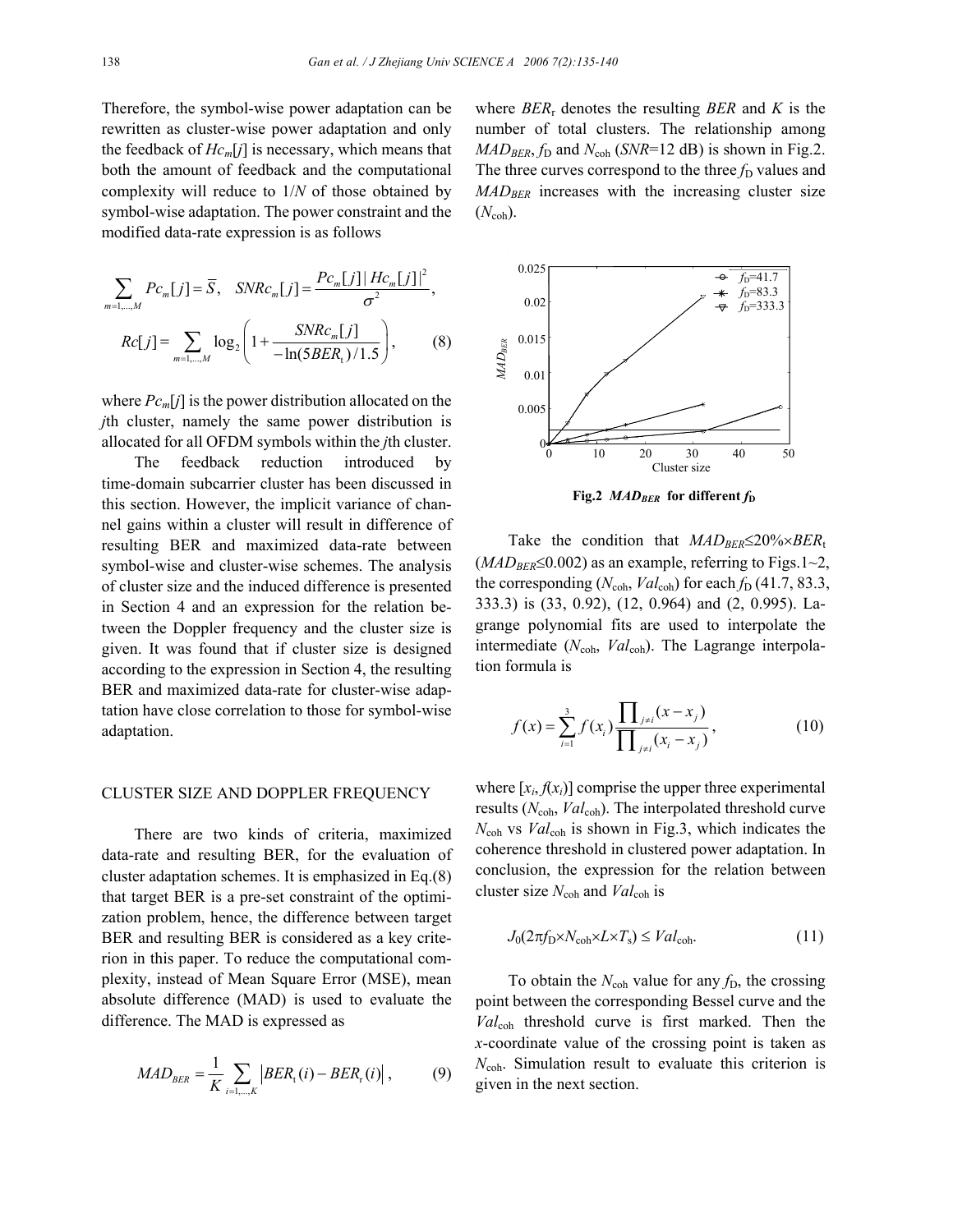

#### SIMULATION RESULTS

In this section, we evaluate the proposed clustered transmit power adaptation scheme in Eq.(8) and the *Val*coh curve in Eq.(10) in terms of the average maximized data-rate and resulting BER by computer simulation. It is assumed that channel response is unchanged during one OFDM symbol and that its delay power profile is exponential attenuation *P*( $\tau$ )=exp( $-\tau/\tau_0$ ), where  $\tau_0$  is a constant. Greedy algorithm (Campello, 1998) with even bit loading and1024-FFT is applied in this paper for comparison. The target BER (uncoded) is set to  $1 \times 10^{-2}$ , which is the waterfall threshold of turbo product code (Xu, 2003).

Referring to the *N*coh vs *Val*coh curve in Fig.3, the *N*<sub>coh</sub> values for *f*<sub>D</sub>= 68.22 Hz, 166.7 Hz, 250 Hz are 17, 4, 2, respectively. Accordingly, the cluster sizes are set as 17, 4 and 2 for the transmit power adaptation scheme. The resulting BER are shown in Fig.4. For a benchmark, the target BER is also included.

It was found that the resulting BER of time-domain clustered power adaptation schemes have close correlation to the target BER. The variance range accords with pre-set condition that *MAD<sub>BER</sub>*  $≤20\%×BER_t$  (*MAD<sub>BER</sub>*≤0.002). In addition, it is shown in Fig.5 that the maximized bits per subcarrier of the cluster-wise power adaptation scheme has close correlation to the symbol-wise power adaptation scheme. The differences between these curve-couples are all less then 0.005 bits per subcarrier. Simulation results indicated that the cluster size, which was determined according to the Doppler analysis in the last

section, is efficient in reducing the amount of feedback and in keeping superior resulting performance. For the system with carrier frequency of 3.5 GHz and speed of 15 km/h, cluster size is choose to be 33 and the corresponding feedback is reduced to one 33th that of the original feedback amount. Furthermore, the performance of cluster-wise power adaptation almost perfectly accorded with to that of symbol-wise adaptation.



**Fig.4 Resulting BER for clustered adaptation**

### **CONCLUSION**

The time-domain clustered transmitter power adaptation scheme proposed in this paper, which greatly reduces the amount of feedback compared to that of the conventional frequency-domain symbol-wise scheme. The cluster size is proportional to the feedback reduction ratio. In addition, the relationship between cluster size and the Doppler frequency is expressed by a coherence threshold curve, which is regarded as a design criterion for choosing the proper cluster size at different moving speed. Simulation results showed that the resulting BER and the maximized data-rate of the clustered power adaptation scheme have close correlation to those of the symbol-wise adaptation scheme. The cluster-wise adaptation scheme was proven to be a good trade-off between capacity performance and the amount of feedback overhead.

#### **References**

Campello, J., 1998. Optimal Discrete Bit Loading for Multicarrier Modulation Systems. Proc. 1998 IEEE International Symposium on Information Theory, p.193.